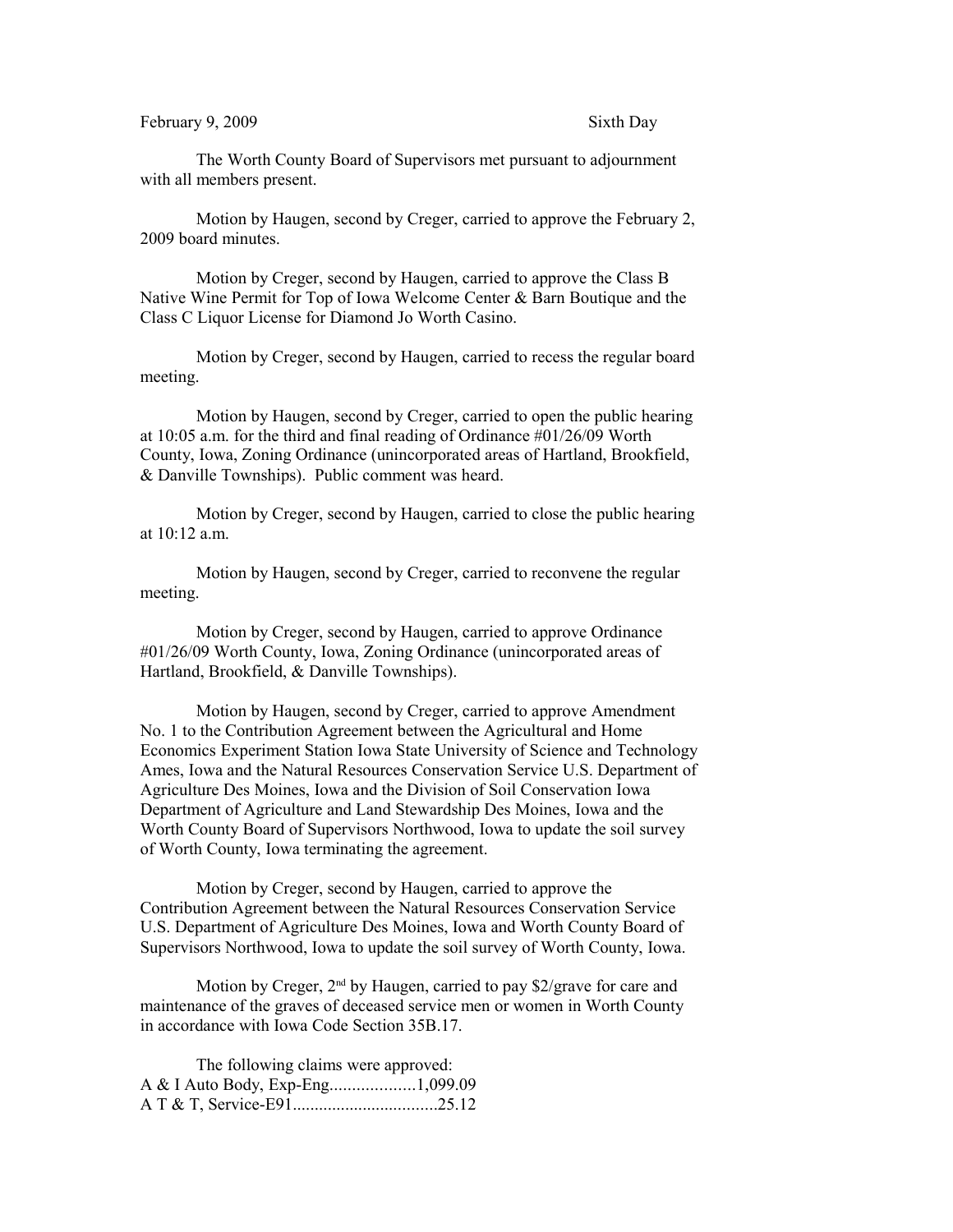| Albert Lea Radiator, Exp-Eng120.00            |  |
|-----------------------------------------------|--|
|                                               |  |
| Alliant Energy, Service-Eng6,173.89           |  |
|                                               |  |
|                                               |  |
|                                               |  |
|                                               |  |
|                                               |  |
|                                               |  |
|                                               |  |
| Anderson, Betty Lou, Jury-Ca34.80             |  |
| B & J Water Conditioning, Service-Shf10.00    |  |
|                                               |  |
| Bancard Center, Exp-It/Gis1,424.23            |  |
| Berge, Barbara, Postage-Aud11.54              |  |
| Bob Barker Company Inc, Suppl-Shf555.80       |  |
| Carquest Auto Parts, Parts-Eng1,452.15        |  |
|                                               |  |
|                                               |  |
|                                               |  |
| Cdw Government Inc, Supplies2,556.00          |  |
| Supplies-Ema2,504.00                          |  |
| Cerro Gordo Co Sheriff, Service-Shf3,663.89   |  |
| Chodur, Mark, Jury-Ca35.60                    |  |
| Christenson, Garrett James, Jury-Ca46.00      |  |
| City of Fertile, Rutf-Eng974.57               |  |
|                                               |  |
| City of Hanlontown, Rutf-Eng237.20            |  |
| City of Joice, Rutf-Eng588.84                 |  |
| City of Kensett, Rutf-Eng290.09               |  |
|                                               |  |
| City of Manly, Service-Eng23.76               |  |
| City of Northwood, Service-Eng34.00           |  |
|                                               |  |
|                                               |  |
| Cole, Garrett, Bounty-Daa40.00                |  |
| Cole, Jesse, Bounty-Daa20.00                  |  |
| Coomes, Karen Lou, Jury-Ca40.00               |  |
| Creger, Jeffrey, Mileage-Sup418.02            |  |
| Crysteel Truck Equipment, Prts-Eng5,950.97    |  |
| Des Moines Stamp Mfg Co, Suppl-Trs27.70       |  |
| Dick's Place, Service-Eng200.00               |  |
| Dorsey & Whitney Llp, Serv-Ndp10,882.60       |  |
| Earthlink Inc, Service-Shf23.95               |  |
| Electronic Engineering, Service-Shf235.30     |  |
|                                               |  |
| Electronic Specialties, Exp-Eng110.00         |  |
|                                               |  |
| Fairprint Graphic Solutions, Supp-Shf1,236.33 |  |
| Ferden, Eugene, Meeting-Vaf62.24              |  |
|                                               |  |
| Galls Incorporated, Supplies-Shf117.98        |  |
|                                               |  |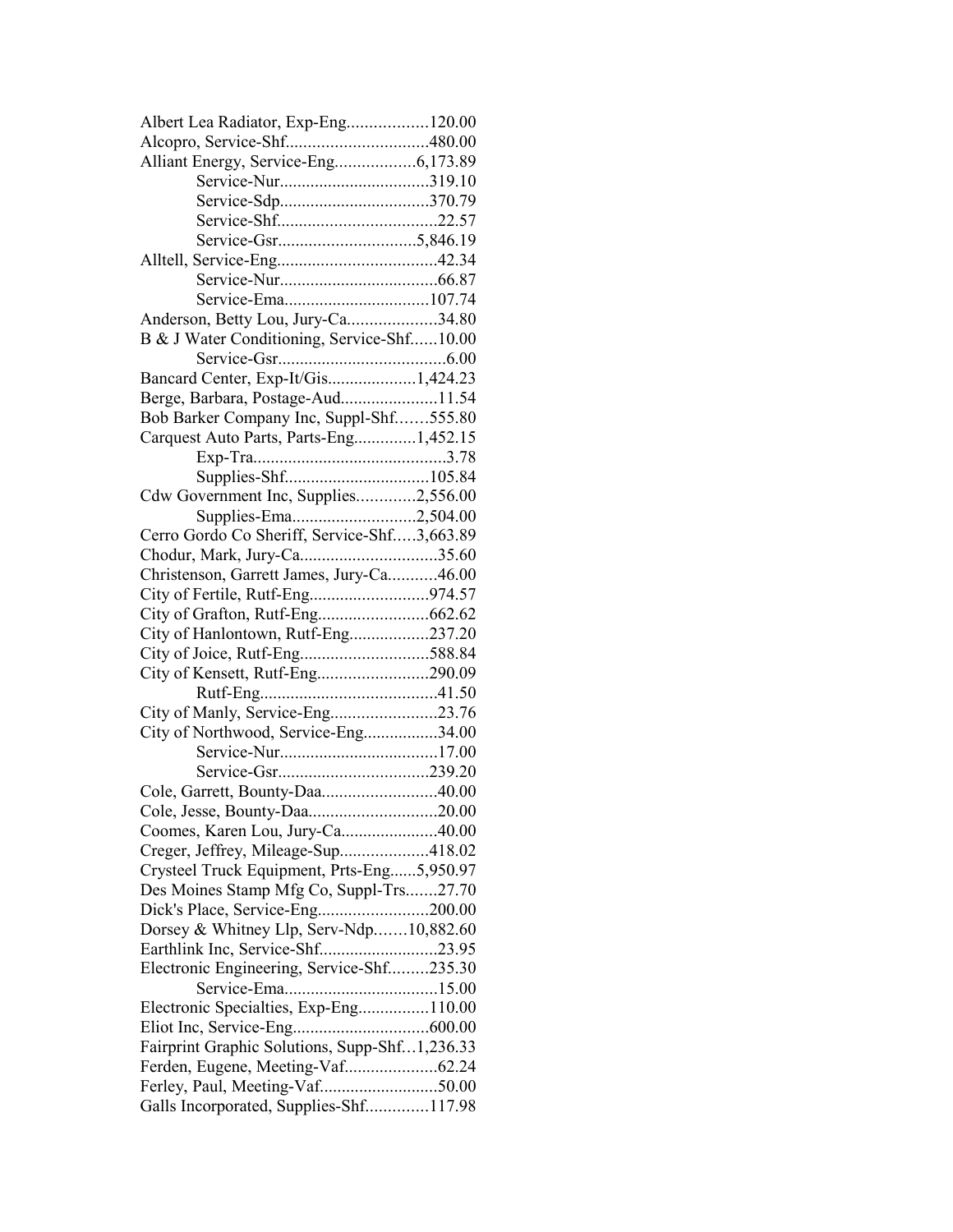| Globe-Gazette, Subscription-Shf99.00                          |  |
|---------------------------------------------------------------|--|
| Groveline, Service-Exp365.53                                  |  |
| Hackbart, Philip E., Meeting-Vaf63.41                         |  |
| Haugen, David, Mileage-Sup231.63                              |  |
| Hausman, Jason Lee, Jury-Ca38.80                              |  |
|                                                               |  |
| Huftalin, Raymond, Exp-Ema29.94                               |  |
| Injectech Diesel Service, Exp-Eng141.50                       |  |
| Iowa Narcotics Officers, Dues-Shf175.00                       |  |
| Iowa Prison Industries, Exp-Eng1,053.56                       |  |
|                                                               |  |
| Johnson Sanitary, Supplies-Gsr114.28                          |  |
| Kaman Industrial Tech, Exp-Eng1,538.37                        |  |
| Kuennen, Joseph, Service-Gsr210.00                            |  |
|                                                               |  |
| Lawson Products Inc, Exp-Eng1,073.48                          |  |
| Lea Mobile Glass Inc, Service-Eng200.00                       |  |
| Low's Standard, Fuel-Asr24.00                                 |  |
|                                                               |  |
| Lowe, Troy Leon, Jury-Ca30.80                                 |  |
| Machines & Media Inc, Exp-Nur109.00                           |  |
| Mail Services Llc, Service-Trs217.14                          |  |
| Matt Parrott & Sons Co, Supplies-Trs30.74                     |  |
| May, Dennis, Mileage-Sup211.46                                |  |
|                                                               |  |
|                                                               |  |
| Mental Health Center, Service-Shf125.00                       |  |
| Miller, Mindy Kay, Jury-Ca30.80                               |  |
| Mitchell County Ema, Mileage-Ema399.49                        |  |
|                                                               |  |
| North Country Equipment, Exp-Eng27.59                         |  |
|                                                               |  |
| North Iowa Printing Co, Exp-Sup13.50                          |  |
| Northwood Electric Inc, Service-Gsr62.46                      |  |
| Northwood Sanitation, Service-Nur80.00                        |  |
|                                                               |  |
| Northwood True Value, Exp-Nur26.99                            |  |
| Olsons Trading Post Inc, Exp-Eng2,075.36                      |  |
| Pathology Associates, Service-Mex180.00                       |  |
| Peterson, Joan, Exp-Nur21.95                                  |  |
| Pitney Bowes, Supplies-Trs107.97                              |  |
|                                                               |  |
| Printing Services Inc, Exp-Aud116.54                          |  |
|                                                               |  |
| Pritchard's of Northwood, Service-Eng574.65                   |  |
|                                                               |  |
|                                                               |  |
| Public Safety Center Inc, Service-Shf226.61                   |  |
| Quality Assured Services, Exp-Nur311.56                       |  |
| Quill Corporation, Exp-Nur213.17                              |  |
|                                                               |  |
| Ram Systems, Exp-Nur480.00<br>Reeder, Dennis, Labor-Asr968.00 |  |
|                                                               |  |